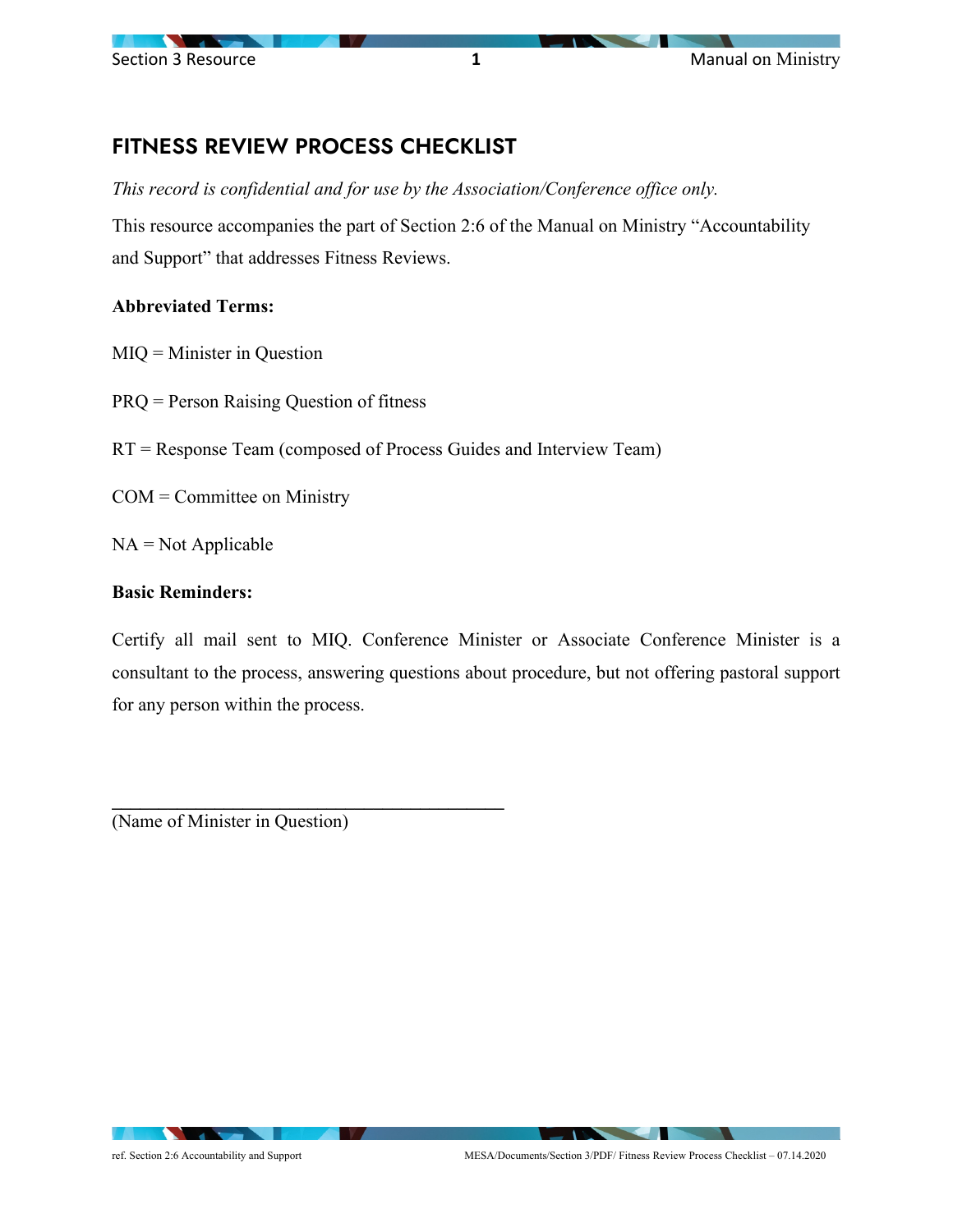$\sqrt{2}$ 

| Date | Action                                                                                   | <b>Persons Involved and Notes</b> |
|------|------------------------------------------------------------------------------------------|-----------------------------------|
|      | <b>INFORMATION SURFACES</b>                                                              |                                   |
|      | 1. A question regarding a minister's fitness                                             |                                   |
|      | is raised $-$ by a person, media or other                                                |                                   |
|      | sources.                                                                                 |                                   |
|      | 2. Information forwarded to Conference                                                   |                                   |
|      | Staff & COM Chair.                                                                       |                                   |
|      | 3. Secular authorities notified if necessary.                                            |                                   |
|      | 4. Conference staff notifies conference                                                  |                                   |
|      | attorney or Office of General Counsel                                                    |                                   |
|      | that a concern has come forward.                                                         |                                   |
|      | 5. Consult with other judicatory if minister<br>holds multiple ecclesiastical standings. |                                   |
|      | 6. Conference Staff and COM chair consult                                                |                                   |
|      | to determine if additional information is                                                |                                   |
|      | required to prepare a redacted case.                                                     |                                   |
|      | 7. If necessary, Conference Staff or COM                                                 |                                   |
|      | chair reach out to Person Raising                                                        |                                   |
|      | Question (PRQ) for additional                                                            |                                   |
|      | information.                                                                             |                                   |
|      | 8. If Conference Staff and COM chair                                                     |                                   |
|      | determine at this time that this is <b>not</b> a                                         |                                   |
|      | fitness concern, that decision is                                                        |                                   |
|      | communicated to the PRQ. If                                                              |                                   |
|      | appropriate, Conference Staff and COM                                                    |                                   |
|      | chair address additional follow-up that                                                  |                                   |
|      | may be necessary (conversation with                                                      |                                   |
|      | congregational leadership, calling body,                                                 |                                   |
|      | and/or minister; direct PRQ to the<br>appropriate venue to address concern;              |                                   |
|      | referral to a Situational Support                                                        |                                   |
|      | Consultation).                                                                           |                                   |
|      | 9. COM Chair and Conference Staff draft                                                  |                                   |
|      | the concern as a document without                                                        |                                   |
|      | identifiers ("redacted case") to share with                                              |                                   |
|      | COM.                                                                                     |                                   |
|      |                                                                                          |                                   |
|      |                                                                                          |                                   |
|      | <b>COMMITTEE MAKES INITIAL</b>                                                           |                                   |
|      | <b>DECISION(S)</b>                                                                       |                                   |
|      | 1. Schedule and lead COM meeting or                                                      |                                   |
|      | conference call to consider redacted case.                                               |                                   |
|      | Copies of the redacted case are                                                          |                                   |
|      | distributed at the meeting, and are                                                      |                                   |

**NATION** 

**IV A** 

- 1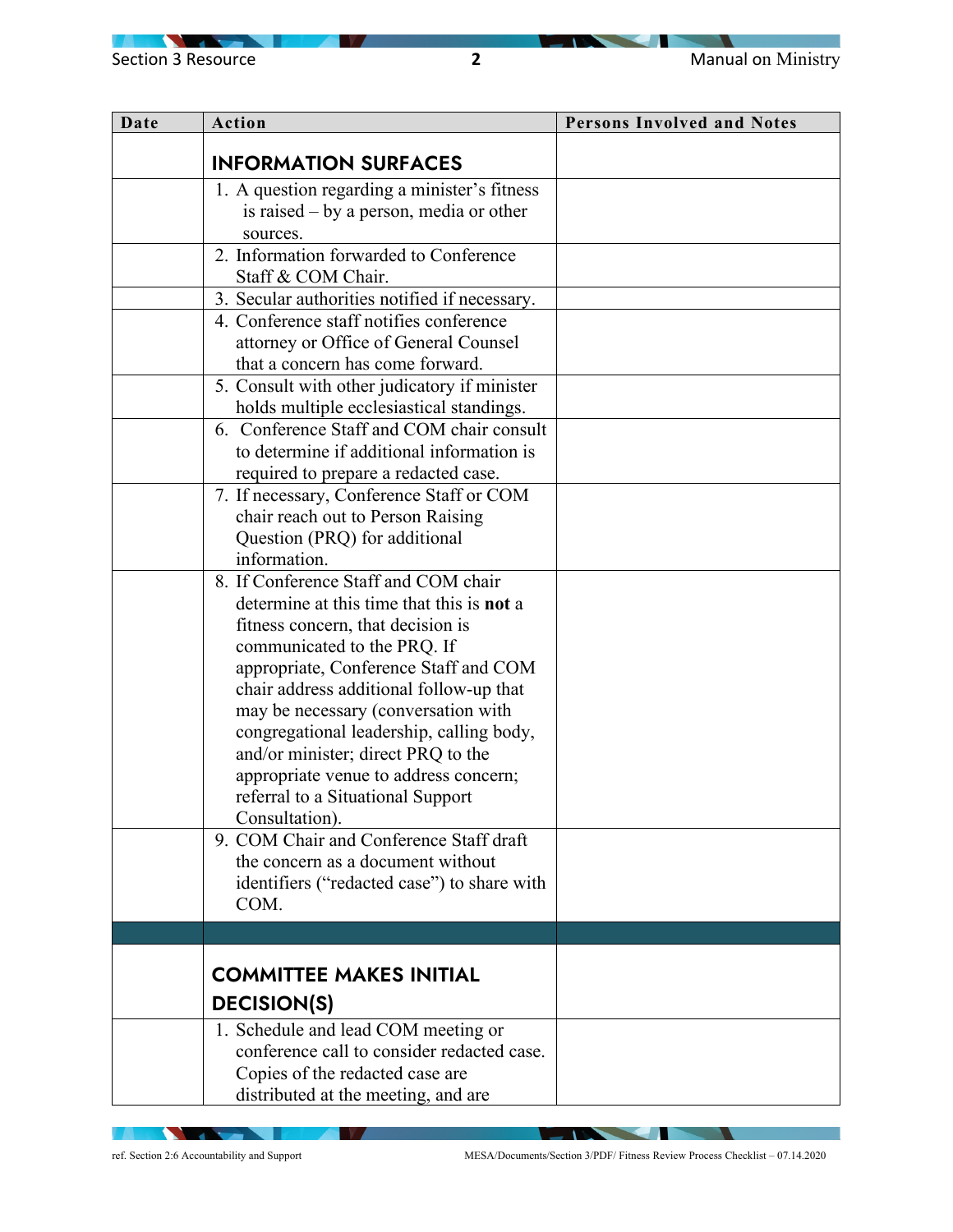$\sqrt{2}$ 

| Date | Action                                                                             | <b>Persons Involved and Notes</b> |
|------|------------------------------------------------------------------------------------|-----------------------------------|
|      | gathered at the end and shredded. One                                              |                                   |
|      | copy is retained for the file.                                                     |                                   |
|      | Possible Initial Determinations of the                                             |                                   |
|      | COM:                                                                               |                                   |
|      | a) Even if true, does not call fitness into                                        |                                   |
|      | question. No further COM action;                                                   |                                   |
|      | COM Chair and Conference Staff                                                     |                                   |
|      | report decision to PRQ.                                                            |                                   |
|      | b) Even if true, this case does not call                                           |                                   |
|      | fitness into question, but Situational                                             |                                   |
|      | Support Consultation is in order. Call                                             |                                   |
|      | for it.                                                                            |                                   |
|      | c) Additional information needed to                                                |                                   |
|      | make determination. That information                                               |                                   |
|      | is then gathered by Conference Staff                                               |                                   |
|      | or COM Chair, and then the COM is<br>reconvened to determine whether to            |                                   |
|      | initiate a review.                                                                 |                                   |
|      |                                                                                    |                                   |
|      | d) If true, this case does call fitness into<br>question. Committee votes to begin |                                   |
|      | Fitness Review.                                                                    |                                   |
|      | 2. At this point, the identity of the Minister                                     |                                   |
|      | in Question (MIQ) is disclosed to the                                              |                                   |
|      | COM.                                                                               |                                   |
|      | 3. Adjudication transfer to a designated                                           |                                   |
|      | Review Committee<br>of the<br>Fitness                                              |                                   |
|      | Conference/Association, if one exists.                                             |                                   |
|      | 4. COM votes to accept decision of the                                             |                                   |
|      | Conference/Association<br>designated                                               |                                   |
|      | Fitness Review Committee (if one exists)                                           |                                   |
|      | without further investigation; keep record                                         |                                   |
|      | of vote in COM minutes.                                                            |                                   |
|      | 5. Is there any conflict of interest among                                         |                                   |
|      | COM members? If so, recuse those                                                   |                                   |
|      | members from all work pertaining to the                                            |                                   |
|      | Fitness Review.                                                                    |                                   |
|      | 6. Does adjudication need to be moved                                              |                                   |
|      | because of an entire COM's conflict of                                             |                                   |
|      | interest? If so, Conference Staff (in                                              |                                   |
|      | conjunction with MESA) arranges for                                                |                                   |
|      | another COM to adjudicate and provides<br>procedural recommendations for the       |                                   |
|      | originating COM.                                                                   |                                   |
|      | 7. If another body will adjudicate the                                             |                                   |
|      | Fitness Review, the originating COM                                                |                                   |
|      |                                                                                    |                                   |

**NATION** 

**IV A** 

ref. Section 2:6 Accountability and Support MESA/Documents/Section 3/PDF/ Fitness Review Process Checklist – 07.14.2020

N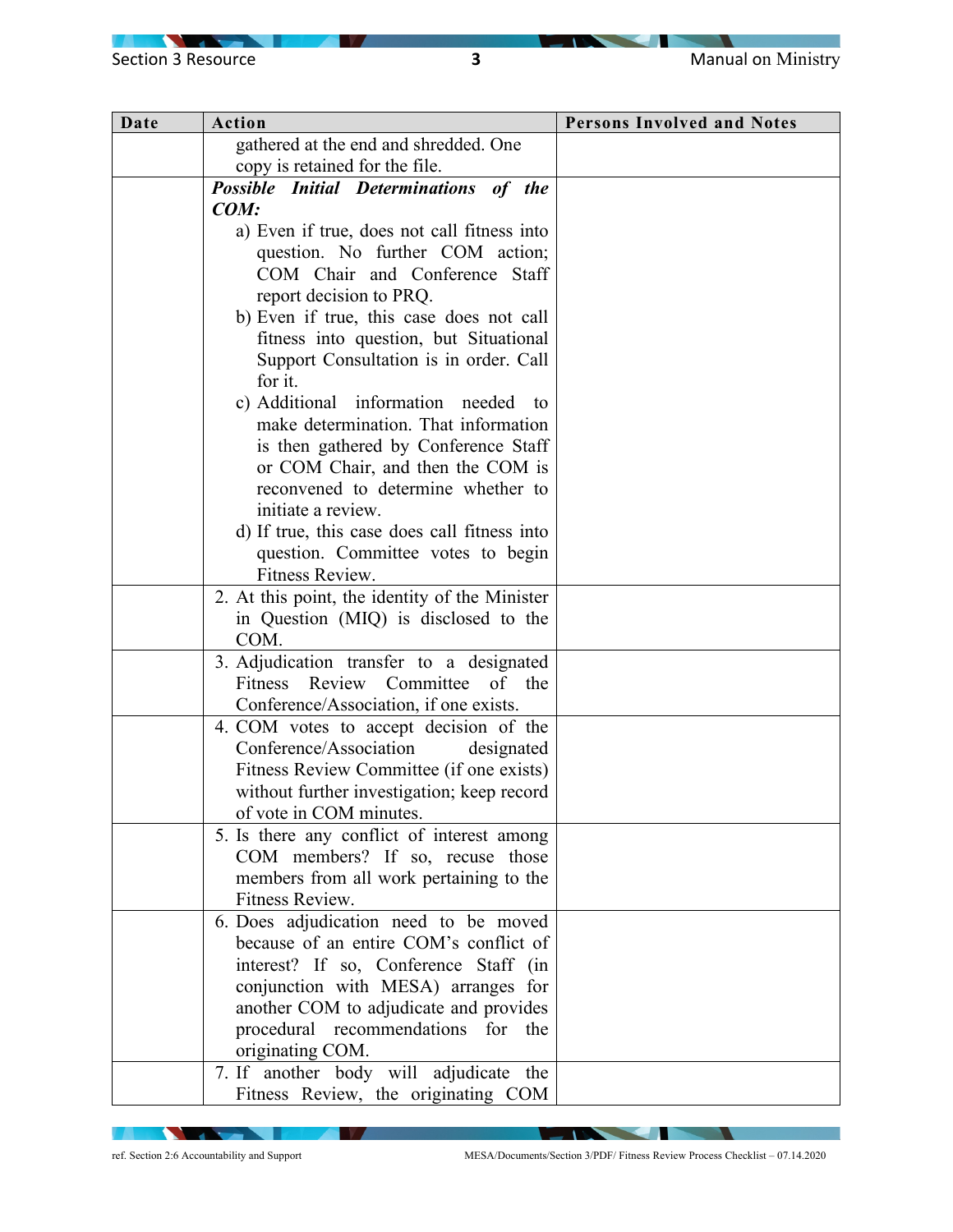$\overline{\phantom{0}}$ 

| Date | Action                                        | <b>Persons Involved and Notes</b> |
|------|-----------------------------------------------|-----------------------------------|
|      | must:                                         |                                   |
|      | a) Negotiate with the adjudicating body       |                                   |
|      | any procedural differences between            |                                   |
|      | the two groups;                               |                                   |
|      | b) Agree to accept the decision of the        |                                   |
|      | adjudicating body without further             |                                   |
|      | investigation;                                |                                   |
|      | c) Keep a record of these minutes in the      |                                   |
|      | files relating to this Fitness Review;        |                                   |
|      | d) Negotiate in advance a cap for any         |                                   |
|      | expenses associated<br>with<br>the            |                                   |
|      | adjudication of this Fitness Review.          |                                   |
|      | 8. If a minister resigns ministerial standing |                                   |
|      | before a Fitness Review can be initiated,     |                                   |
|      | the COM receives the resignation of           |                                   |
|      | standing with bias. Report such a             |                                   |
|      | decision in the minister's file and to        |                                   |
|      | MESA using the Fitness Review Form.           |                                   |
|      | MESA will record this in the UCC Data         |                                   |
|      | Conference<br>Staff<br>notifies<br>Hub.       |                                   |
|      | conference<br>insurance provider<br>and       |                                   |
|      | conference attorney or Office of General      |                                   |
|      | Counsel of this outcome.                      |                                   |
|      |                                               |                                   |
|      | <b>FITNESS REVIEW BEGINS</b>                  |                                   |
|      | 1. COM confirms that it has formally          |                                   |
|      | adopted Association process for this          |                                   |
|      | Fitness Review and appeal process; keep       |                                   |
|      | record in minutes.                            |                                   |
|      | 2. COM focuses on question raised by          |                                   |
|      | summarizing the nature of the question in     |                                   |
|      | a statement that avoids high degree of        |                                   |
|      | detail. Use UCC Ministerial Code to           |                                   |
|      | frame the concern, and add identifying        |                                   |
|      | information to the concern for the benefit    |                                   |
|      | of the COM.                                   |                                   |
|      | 3. COM (or Conference Staff and COM           |                                   |
|      | Chair) identifies Process Guides for:         |                                   |
|      | MIQ:                                          |                                   |
|      | PRQ:                                          |                                   |
|      | Ministry Setting:                             |                                   |
|      | Process Guides should be individuals          |                                   |
|      | with<br>understanding<br>of<br>an             |                                   |
|      | confidentiality, who are trained on           |                                   |

**NATION** 

**IV A** 

**The Community of Community** ref. Section 2:6 Accountability and Support MESA/Documents/Section 3/PDF/ Fitness Review Process Checklist – 07.14.2020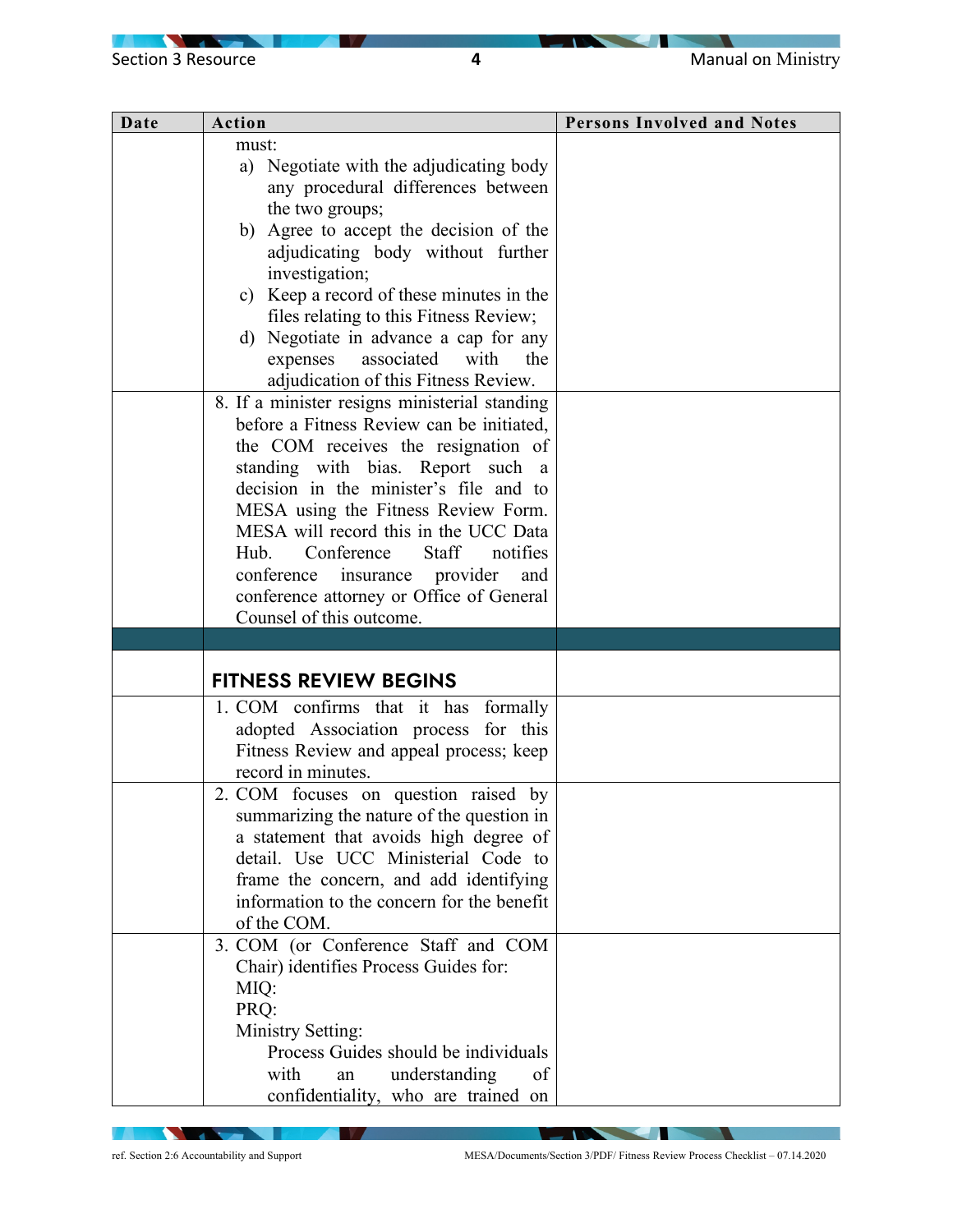| Date | Action                                               | <b>Persons Involved and Notes</b> |
|------|------------------------------------------------------|-----------------------------------|
|      | the polity and process of a Fitness                  |                                   |
|      | Review.<br>These<br>persons<br>are                   |                                   |
|      | considered part of the Response                      |                                   |
|      | They do not interview<br>Team.                       |                                   |
|      | individuals with information related                 |                                   |
|      | to the Fitness Review.                               |                                   |
|      | 4. Conference Staff & COM Chair identify             |                                   |
|      | team of 2 Response Team members,                     |                                   |
|      | called the Interview Team, to interview              |                                   |
|      | parties – being sensitive to gender                  |                                   |
|      | diversity, clergy/laity balance, as well as          |                                   |
|      | any specific skills relevant to the                  |                                   |
|      | questions raised.                                    |                                   |
|      | 5. COM Chair<br>Conference<br>Staff<br><sub>or</sub> |                                   |
|      | communicates the following information               |                                   |
|      | with MIQ, preferably in person but                   |                                   |
|      | potentially by other means:                          |                                   |
|      | o Explains that Fitness Review is                    |                                   |
|      | underway;                                            |                                   |
|      | o Describes the nature of the concern                |                                   |
|      | raised in a general way;                             |                                   |
|      | o Describes process and where to find                |                                   |
|      | information about the process;                       |                                   |
|      | o Explains that as part of the process,              |                                   |
|      | any active ministerial profile will be               |                                   |
|      | recalled and a hold will be placed on                |                                   |
|      | it to prevent further circulation;                   |                                   |
|      | o Provides name of Process Guide, who                |                                   |
|      | will be in touch to answer any                       |                                   |
|      | process questions;                                   |                                   |
|      | o Makes clear that<br>this<br><b>1S</b><br>an        |                                   |
|      | ecclesiastical process, not a legal one,             |                                   |
|      | and that attorneys have no role in this              |                                   |
|      | process;                                             |                                   |
|      | o Secures signature on Confidentiality               |                                   |
|      | Form ASAP.                                           |                                   |
|      | 6. Conference Staff notifies the MESA                |                                   |
|      | Ministry Team that a Fitness Review is               |                                   |
|      | underway, using the Fitness Review                   |                                   |
|      | Form.<br>7. If the                                   |                                   |
|      | Ecclesiastical<br>holds<br><b>MIQ</b>                |                                   |
|      | Endorsement, the<br><b>COM</b><br>Chair<br>or        |                                   |
|      | Conference Staff notifies<br>the UCC                 |                                   |
|      | Endorsement Office.                                  |                                   |
|      | 8. MESA notes that a Fitness Review has              |                                   |

**NATION** 

**IV A** 

- 1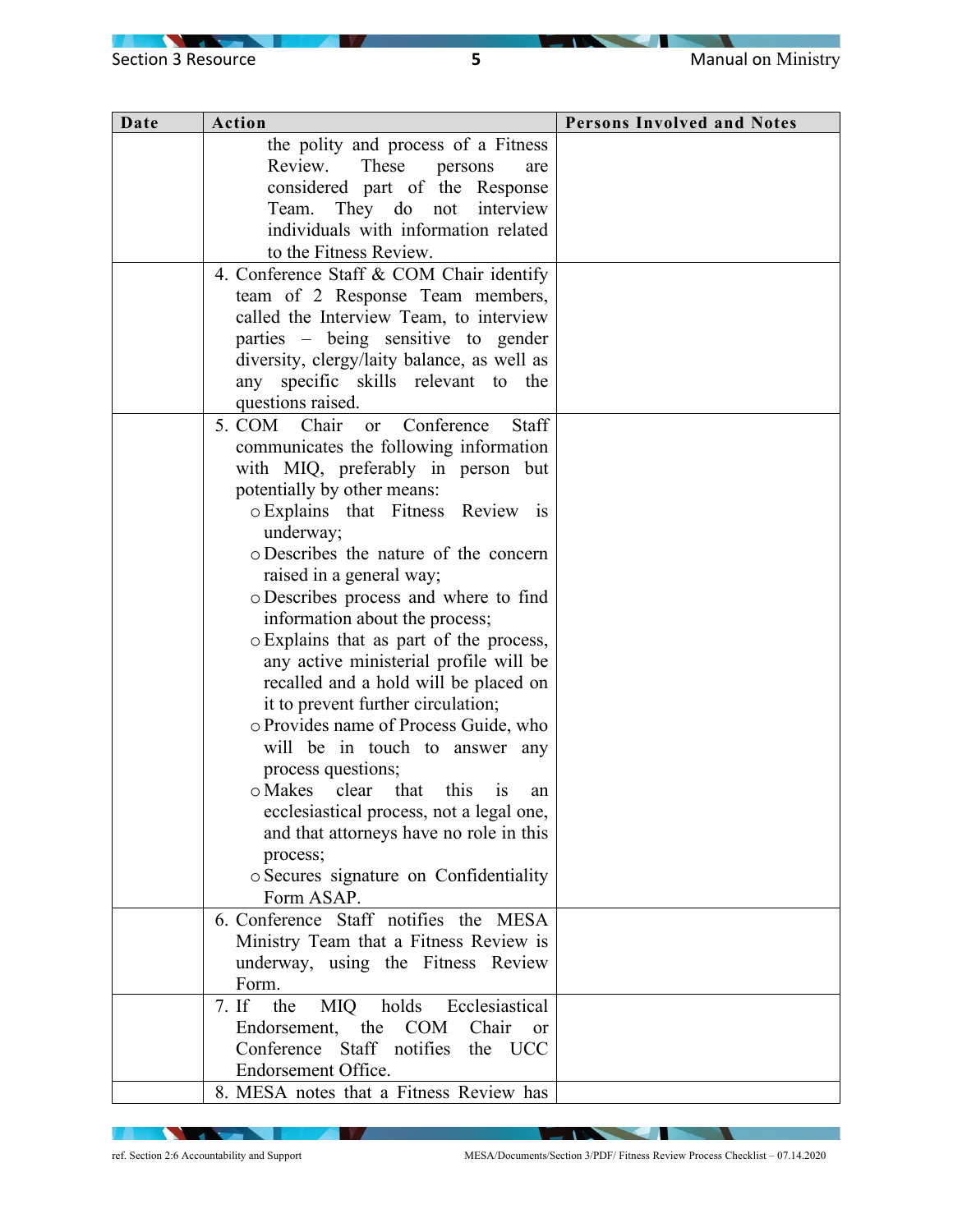$\overline{\phantom{0}}$ 

| Date | Action                                                     | <b>Persons Involved and Notes</b> |
|------|------------------------------------------------------------|-----------------------------------|
|      | been initiated in the MIQ's Data Hub                       |                                   |
|      | record. A hold is placed on any further                    |                                   |
|      | distribution of a ministerial profile and a                |                                   |
|      | recall message is sent to any conference                   |                                   |
|      | where the minister's profile is currently                  |                                   |
|      | circulating.                                               |                                   |
|      | 9. Conference Staff & COM Chair contact                    |                                   |
|      | ministry setting leadership (church                        |                                   |
|      | moderator, supervisor if in a non-parish                   |                                   |
|      | setting) and request immediate meeting                     |                                   |
|      | with ministry setting leadership to                        |                                   |
|      | answer any questions. This meeting                         |                                   |
|      | should include a plan for how this                         |                                   |
|      | information is shared with the ministry                    |                                   |
|      | setting, as well as addressing whether a                   |                                   |
|      | paid administrative leave is necessary.                    |                                   |
|      | (See below for more details about this                     |                                   |
|      | meeting.)                                                  |                                   |
|      | Staff notifies<br>Conference<br><b>UCC</b><br>10.          |                                   |
|      | Insurance Board or Conference insurance                    |                                   |
|      | provider that a Fitness Review has                         |                                   |
|      | begun.                                                     |                                   |
|      | Conference Staff notifies conference<br>11.                |                                   |
|      | attorney or Office of General Counsel                      |                                   |
|      | that a Fitness Review has begun.                           |                                   |
|      |                                                            |                                   |
|      | Note: The following 3 steps should happen<br>concurrently. |                                   |
|      | 12. Process Guide for Person Raising the                   |                                   |
|      | Question (PRQ) communicates with                           |                                   |
|      | PRQ:                                                       |                                   |
|      | o Explains that Fitness Review is                          |                                   |
|      | underway;                                                  |                                   |
|      | o Describes process and where to find                      |                                   |
|      | information about the process;                             |                                   |
|      | o Clarifies Process Guide role and                         |                                   |
|      | relationship;                                              |                                   |
|      | o Offers to continue to be in touch as                     |                                   |
|      | the process unfolds to answer any                          |                                   |
|      | process questions;                                         |                                   |
|      | o Secures signature on Confidentiality                     |                                   |
|      | Form.                                                      |                                   |
|      | Minister<br>Guide<br>Process<br>13.<br>for<br>in           |                                   |
|      | Question<br>(MIQ)<br>communicates<br>with                  |                                   |
|      | MIQ:                                                       |                                   |

**NATION** 

**IV A** 

ref. Section 2:6 Accountability and Support MESA/Documents/Section 3/PDF/ Fitness Review Process Checklist – 07.14.2020

 $\overline{\phantom{a}}$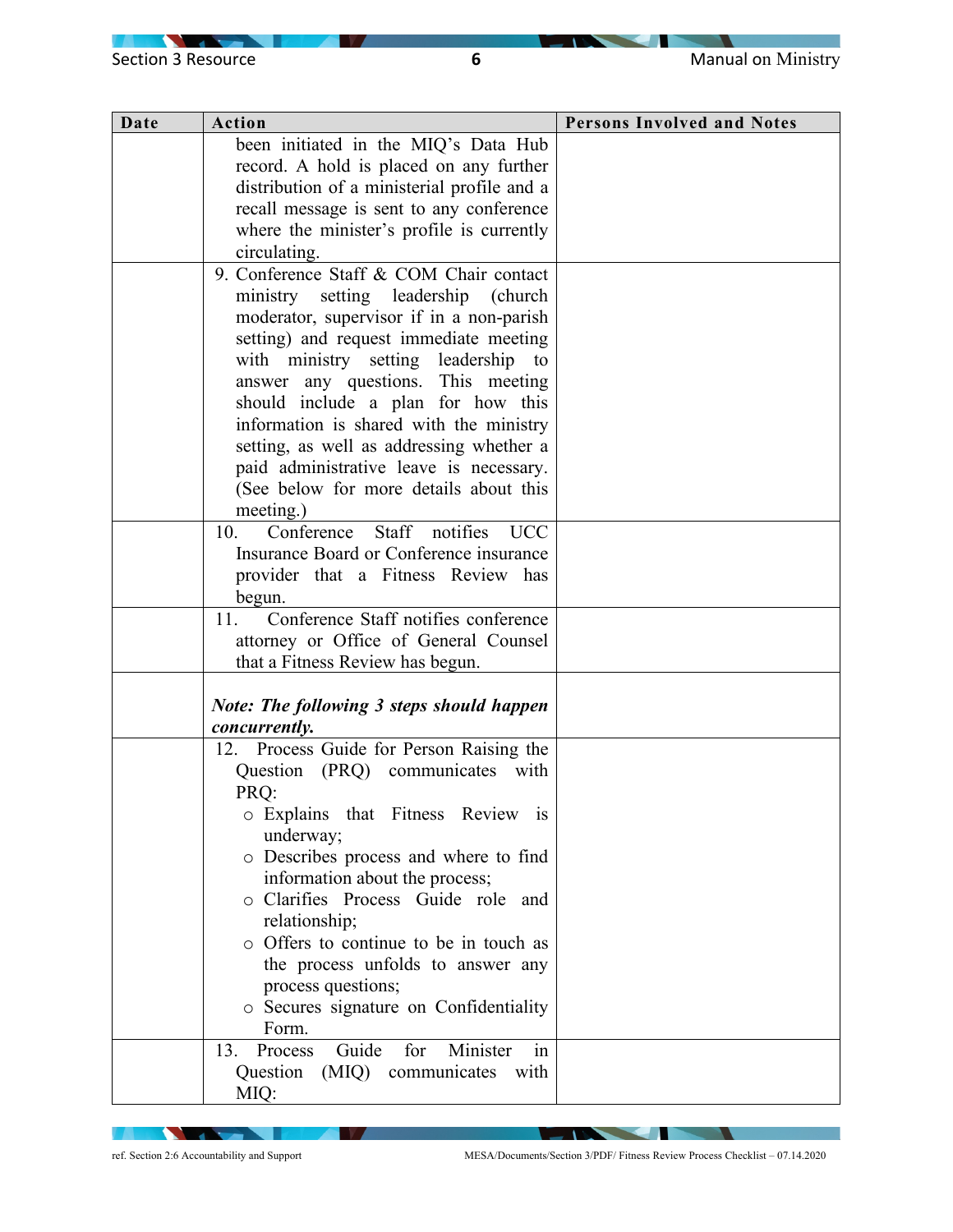$\sqrt{2}$ 

| Date | Action                                                                                                                                                                                                                                                                                                                                                                                                                                                                                                                                                                                                                                                                                                                                             | <b>Persons Involved and Notes</b> |
|------|----------------------------------------------------------------------------------------------------------------------------------------------------------------------------------------------------------------------------------------------------------------------------------------------------------------------------------------------------------------------------------------------------------------------------------------------------------------------------------------------------------------------------------------------------------------------------------------------------------------------------------------------------------------------------------------------------------------------------------------------------|-----------------------------------|
|      | o Reiterates that Fitness Review is                                                                                                                                                                                                                                                                                                                                                                                                                                                                                                                                                                                                                                                                                                                |                                   |
|      | underway;                                                                                                                                                                                                                                                                                                                                                                                                                                                                                                                                                                                                                                                                                                                                          |                                   |
|      | o Describes process again and clarifies                                                                                                                                                                                                                                                                                                                                                                                                                                                                                                                                                                                                                                                                                                            |                                   |
|      | Process Guide role and relationship;                                                                                                                                                                                                                                                                                                                                                                                                                                                                                                                                                                                                                                                                                                               |                                   |
|      | $\circ$ Offer to continue to be in touch as the                                                                                                                                                                                                                                                                                                                                                                                                                                                                                                                                                                                                                                                                                                    |                                   |
|      | process unfolds<br>to<br>answer<br>any                                                                                                                                                                                                                                                                                                                                                                                                                                                                                                                                                                                                                                                                                                             |                                   |
|      | process questions;                                                                                                                                                                                                                                                                                                                                                                                                                                                                                                                                                                                                                                                                                                                                 |                                   |
|      | o Invites MIQ to be in touch if they                                                                                                                                                                                                                                                                                                                                                                                                                                                                                                                                                                                                                                                                                                               |                                   |
|      | have additional questions.                                                                                                                                                                                                                                                                                                                                                                                                                                                                                                                                                                                                                                                                                                                         |                                   |
|      | Conference Staff, COM Chair, and/or<br>14.                                                                                                                                                                                                                                                                                                                                                                                                                                                                                                                                                                                                                                                                                                         |                                   |
|      | Process Guide for ministry setting meet                                                                                                                                                                                                                                                                                                                                                                                                                                                                                                                                                                                                                                                                                                            |                                   |
|      | with ministry setting leadership to:                                                                                                                                                                                                                                                                                                                                                                                                                                                                                                                                                                                                                                                                                                               |                                   |
|      | Address the general nature of<br>$\blacktriangledown$                                                                                                                                                                                                                                                                                                                                                                                                                                                                                                                                                                                                                                                                                              |                                   |
|      | question;                                                                                                                                                                                                                                                                                                                                                                                                                                                                                                                                                                                                                                                                                                                                          |                                   |
|      | $\blacktriangleright$ Explain that a Fitness Review is                                                                                                                                                                                                                                                                                                                                                                                                                                                                                                                                                                                                                                                                                             |                                   |
|      | underway;                                                                                                                                                                                                                                                                                                                                                                                                                                                                                                                                                                                                                                                                                                                                          |                                   |
|      | Describe the Fitness<br>Review                                                                                                                                                                                                                                                                                                                                                                                                                                                                                                                                                                                                                                                                                                                     |                                   |
|      | find<br>process and<br>where<br>to                                                                                                                                                                                                                                                                                                                                                                                                                                                                                                                                                                                                                                                                                                                 |                                   |
|      | information about the process;                                                                                                                                                                                                                                                                                                                                                                                                                                                                                                                                                                                                                                                                                                                     |                                   |
|      | Ensure all leaders have the same                                                                                                                                                                                                                                                                                                                                                                                                                                                                                                                                                                                                                                                                                                                   |                                   |
|      | information;                                                                                                                                                                                                                                                                                                                                                                                                                                                                                                                                                                                                                                                                                                                                       |                                   |
|      | Assist with any plan to inform the                                                                                                                                                                                                                                                                                                                                                                                                                                                                                                                                                                                                                                                                                                                 |                                   |
|      |                                                                                                                                                                                                                                                                                                                                                                                                                                                                                                                                                                                                                                                                                                                                                    |                                   |
|      |                                                                                                                                                                                                                                                                                                                                                                                                                                                                                                                                                                                                                                                                                                                                                    |                                   |
|      | determine<br>whether<br>a                                                                                                                                                                                                                                                                                                                                                                                                                                                                                                                                                                                                                                                                                                                          |                                   |
|      | administrative<br>leave<br>1S                                                                                                                                                                                                                                                                                                                                                                                                                                                                                                                                                                                                                                                                                                                      |                                   |
|      |                                                                                                                                                                                                                                                                                                                                                                                                                                                                                                                                                                                                                                                                                                                                                    |                                   |
|      |                                                                                                                                                                                                                                                                                                                                                                                                                                                                                                                                                                                                                                                                                                                                                    |                                   |
|      |                                                                                                                                                                                                                                                                                                                                                                                                                                                                                                                                                                                                                                                                                                                                                    |                                   |
|      |                                                                                                                                                                                                                                                                                                                                                                                                                                                                                                                                                                                                                                                                                                                                                    |                                   |
|      |                                                                                                                                                                                                                                                                                                                                                                                                                                                                                                                                                                                                                                                                                                                                                    |                                   |
|      |                                                                                                                                                                                                                                                                                                                                                                                                                                                                                                                                                                                                                                                                                                                                                    |                                   |
|      |                                                                                                                                                                                                                                                                                                                                                                                                                                                                                                                                                                                                                                                                                                                                                    |                                   |
|      |                                                                                                                                                                                                                                                                                                                                                                                                                                                                                                                                                                                                                                                                                                                                                    |                                   |
|      |                                                                                                                                                                                                                                                                                                                                                                                                                                                                                                                                                                                                                                                                                                                                                    |                                   |
|      |                                                                                                                                                                                                                                                                                                                                                                                                                                                                                                                                                                                                                                                                                                                                                    |                                   |
|      |                                                                                                                                                                                                                                                                                                                                                                                                                                                                                                                                                                                                                                                                                                                                                    |                                   |
|      |                                                                                                                                                                                                                                                                                                                                                                                                                                                                                                                                                                                                                                                                                                                                                    |                                   |
|      |                                                                                                                                                                                                                                                                                                                                                                                                                                                                                                                                                                                                                                                                                                                                                    |                                   |
|      | consult with MESA or others who have                                                                                                                                                                                                                                                                                                                                                                                                                                                                                                                                                                                                                                                                                                               |                                   |
|      |                                                                                                                                                                                                                                                                                                                                                                                                                                                                                                                                                                                                                                                                                                                                                    |                                   |
|      |                                                                                                                                                                                                                                                                                                                                                                                                                                                                                                                                                                                                                                                                                                                                                    |                                   |
|      |                                                                                                                                                                                                                                                                                                                                                                                                                                                                                                                                                                                                                                                                                                                                                    |                                   |
|      |                                                                                                                                                                                                                                                                                                                                                                                                                                                                                                                                                                                                                                                                                                                                                    |                                   |
|      |                                                                                                                                                                                                                                                                                                                                                                                                                                                                                                                                                                                                                                                                                                                                                    |                                   |
|      | ministry setting;<br>Assist the ministry setting as they<br>paid<br>appropriate until an outcome of<br>the Fitness Review is reached;<br>Process Guide for ministry setting<br>offers to continue to be in touch<br>as the process unfolds to answer<br>any process questions;<br>Invites ministry setting to be in<br>touch with the Process Guide if<br>they have additional questions.<br>15. Ministry setting leadership notifies<br>insurance provider that a Fitness Review<br>has begun.<br>16. Conference Staff and COM chair may<br>experience with Fitness Reviews.<br>17. If the MIQ resigns ministerial standing<br>once a Fitness Review has begun but<br>before the COM has deliberated, the<br>process must come to an end. The COM |                                   |

**NATION** 

**TV** 

ref. Section 2:6 Accountability and Support MESA/Documents/Section 3/PDF/ Fitness Review Process Checklist – 07.14.2020

 $\overline{\phantom{a}}$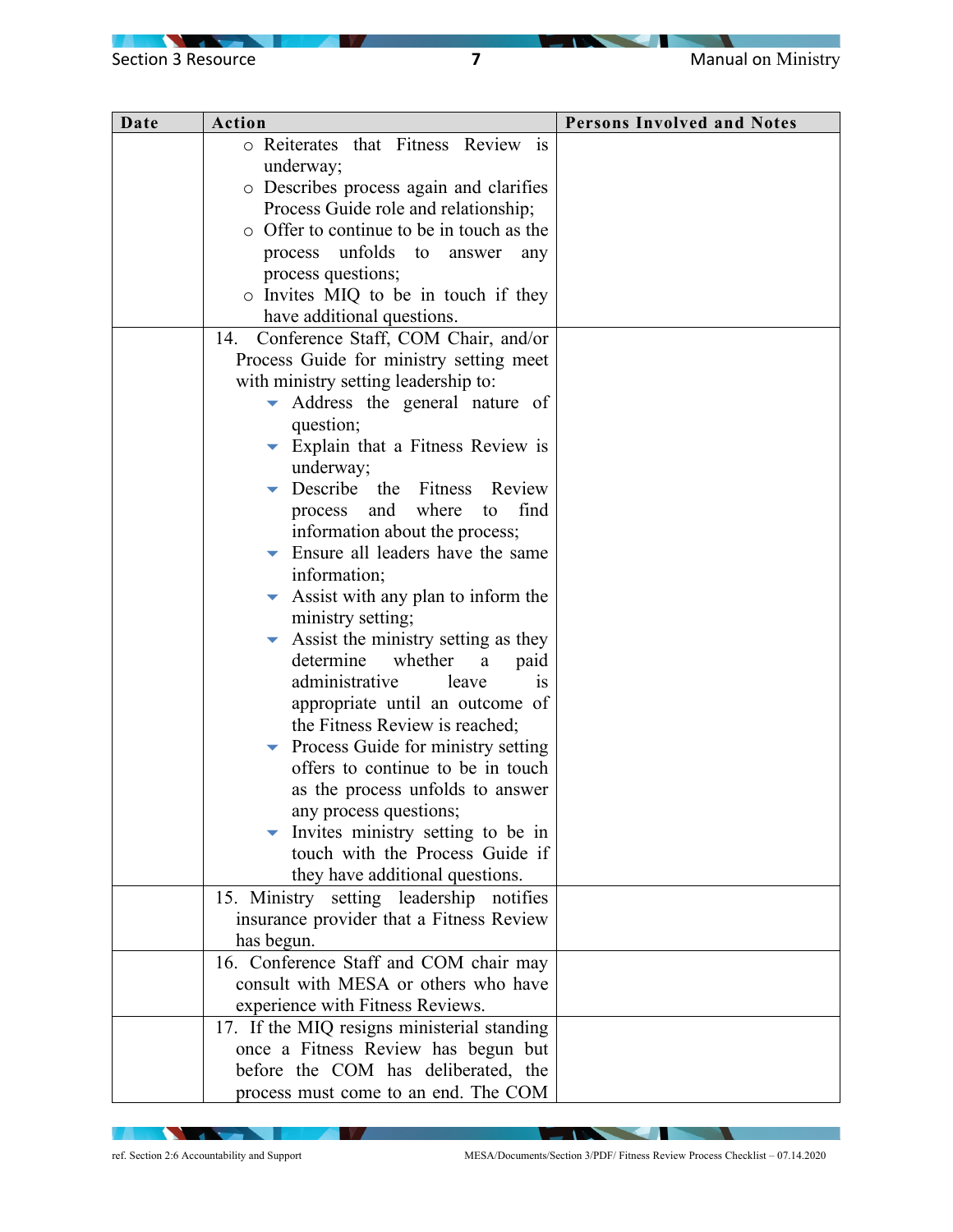$\overline{\phantom{0}}$ 

| Date | <b>Action</b>                                        | <b>Persons Involved and Notes</b> |
|------|------------------------------------------------------|-----------------------------------|
|      | receives the resignation of standing with            |                                   |
|      | bias, and submits documentation to the               |                                   |
|      | MIQ"s file and MESA indicating that the              |                                   |
|      | Review<br>Fitness<br>outcome<br>was                  |                                   |
|      | "Resignation of Standing with Bias."                 |                                   |
|      | Conference Staff notifies conference                 |                                   |
|      | and<br>insurance provider<br>conference              |                                   |
|      | attorney or Office of General Counsel of             |                                   |
|      | If<br>this<br>outcome.<br>the<br><b>MIQ</b><br>seeks |                                   |
|      | reinstatement of standing at a later date,           |                                   |
|      | the COM will need to reopen the Fitness              |                                   |
|      | Review at the point it was stopped by the            |                                   |
|      | resignation of standing. The COM will                |                                   |
|      | need to adjudicate the Fitness Review,               |                                   |
|      | including a program of growth if                     |                                   |
|      | necessary, and that will need to be                  |                                   |
|      | completed before the COM can consider                |                                   |
|      | a request for reinstatement of standing.             |                                   |
|      |                                                      |                                   |
|      |                                                      |                                   |
|      | <b>INFORMATION GATHERING</b>                         |                                   |
|      | confirms<br>1. Response<br>Team<br>that              |                                   |
|      | Confidentiality Notice has been signed               |                                   |
|      | by the MIQ before any interviews begin.              |                                   |
|      | Even if MIQ refuses, the Fitness Review              |                                   |
|      | proceeds.                                            |                                   |
|      | 2. Interview Team (part of the Response              |                                   |
|      | Team) sets up a meeting with the Person              |                                   |
|      | Raising the Question (PRQ) in a neutral              |                                   |
|      | location.                                            |                                   |
|      | 3. Interview Team requests that the PRQ              |                                   |
|      | signs the Confidentiality Notice.                    |                                   |
|      | 4. Interview Team interviews PRQ, creates            |                                   |
|      | a summary of the interview, and asks the             |                                   |
|      | PRQ to review and sign the interview                 |                                   |
|      | report after noting any changes. If PRQ              |                                   |
|      | has<br>documentation relevant<br>the<br>to           |                                   |
|      | concerns being raised (receipts, emails,             |                                   |
|      | letters, minutes, check registers, pictures,         |                                   |
|      | etc.), Interview Team should request                 |                                   |
|      | copies to be shared and appended to the              |                                   |
|      | interview summary.                                   |                                   |
|      | 5. Interview Team interviews others having           |                                   |
|      | information.<br>The<br>relevant<br>Interview         |                                   |
|      | Team requests that these individuals sign            |                                   |

**NATION** 

**IV A** 

ref. Section 2:6 Accountability and Support MESA/Documents/Section 3/PDF/ Fitness Review Process Checklist – 07.14.2020

- 1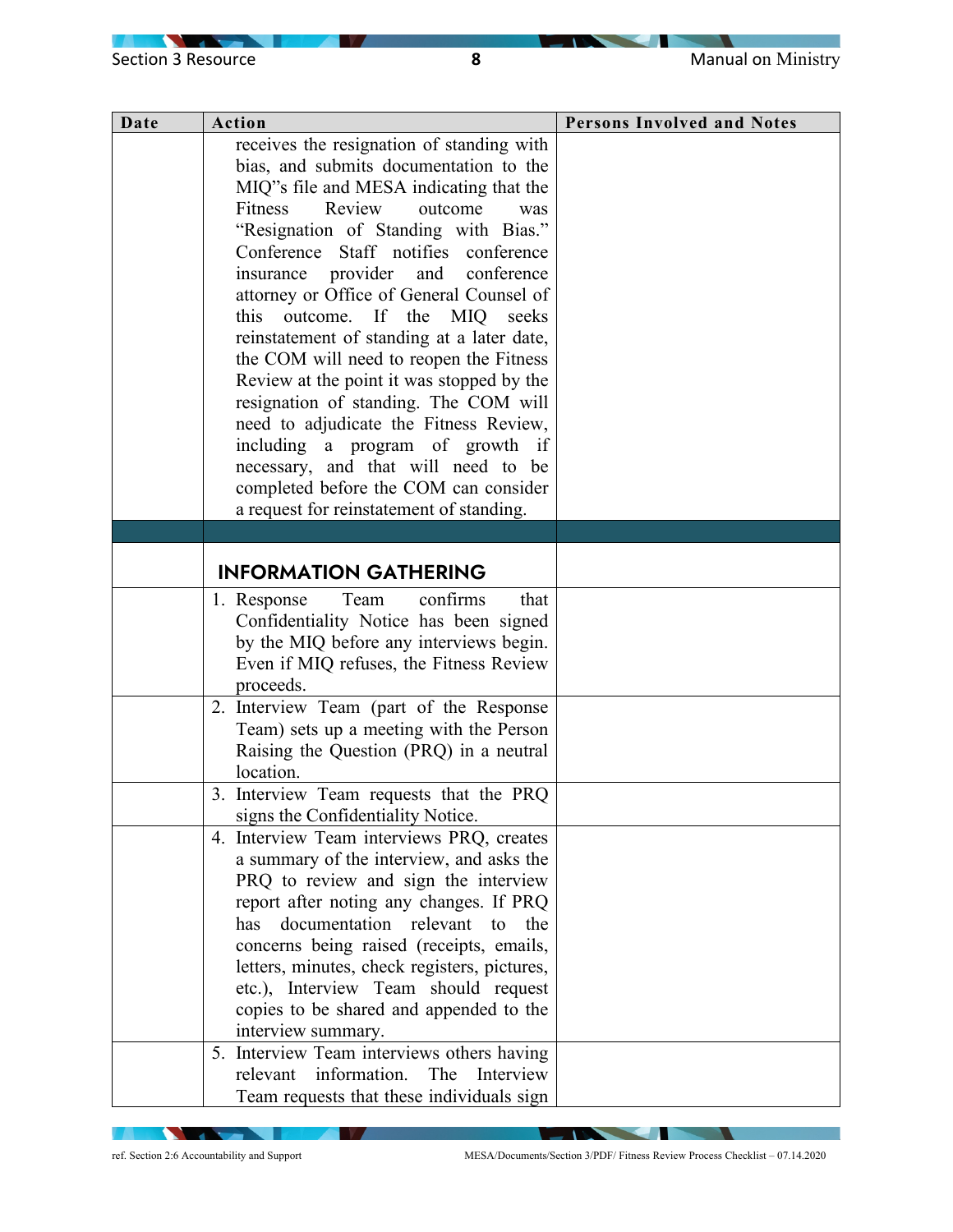$\overline{\phantom{0}}$ 

 $\sqrt{2}$ 

| Date | Action                                        | <b>Persons Involved and Notes</b> |
|------|-----------------------------------------------|-----------------------------------|
|      | a Confidentiality Notice. Interview Team      |                                   |
|      | creates a summary of these interviews         |                                   |
|      | and asks individuals to review and sign       |                                   |
|      | their interview reports after noting any      |                                   |
|      | changes. If these individuals have            |                                   |
|      | documentation relevant to the concerns        |                                   |
|      | being raised (receipts, emails, letters,      |                                   |
|      | minutes, check registers, pictures, etc.),    |                                   |
|      | Interview Team should request copies to       |                                   |
|      | be shared and appended to the interview       |                                   |
|      | summary.                                      |                                   |
|      | 6. Interview Team may gather information      |                                   |
|      | from Local Church if relevant.                |                                   |
|      | 7. The Interview Team may gather public       |                                   |
|      | records, if relevant.                         |                                   |
|      | 8. In consultation with Conference Staff,     |                                   |
|      | Interview Team<br>speak<br>with<br>may        |                                   |
|      | with<br>specialized<br>experts/others         |                                   |
|      | knowledge (forensic accountant, sexual        |                                   |
|      | abuse counselor, etc.), either to be          |                                   |
|      | interviewed related to this concern or to     |                                   |
|      | offer any other relevant information in a     |                                   |
|      | more general context. Request that each       |                                   |
|      | such person interviewed<br>sign<br>a          |                                   |
|      | Confidentiality Notice prior to the           |                                   |
|      | interview. If such individuals have direct    |                                   |
|      | knowledge of the concern raised, secure       |                                   |
|      | release of information forms permitting       |                                   |
|      | them to speak to the Interview Team.          |                                   |
|      | Interview Team creates a summary of           |                                   |
|      | these interviews and asks individuals to      |                                   |
|      | review and sign their interview reports       |                                   |
|      | after noting any changes.                     |                                   |
|      | 9. Interview Team should summarize every      |                                   |
|      | concern raised in prior interviews in         |                                   |
|      | preparation for their interview with the      |                                   |
|      | Minister in Question (MIQ).                   |                                   |
|      | 10. Interview<br>Team<br>interviews<br>MIQ,   |                                   |
|      | ensuring that the MIQ responds to each        |                                   |
|      | concern raised in all prior interviews.       |                                   |
|      | The MIQ may view the documents from           |                                   |
|      | the other interview reports, but may not      |                                   |
|      | retain a copy of them in any form             |                                   |
|      | (photocopy, PDF, picture). Interview          |                                   |
|      | of<br>this<br>Team<br>creates<br>summary<br>a |                                   |

**NATION** 

**IV A** 

 $\overline{\phantom{a}}$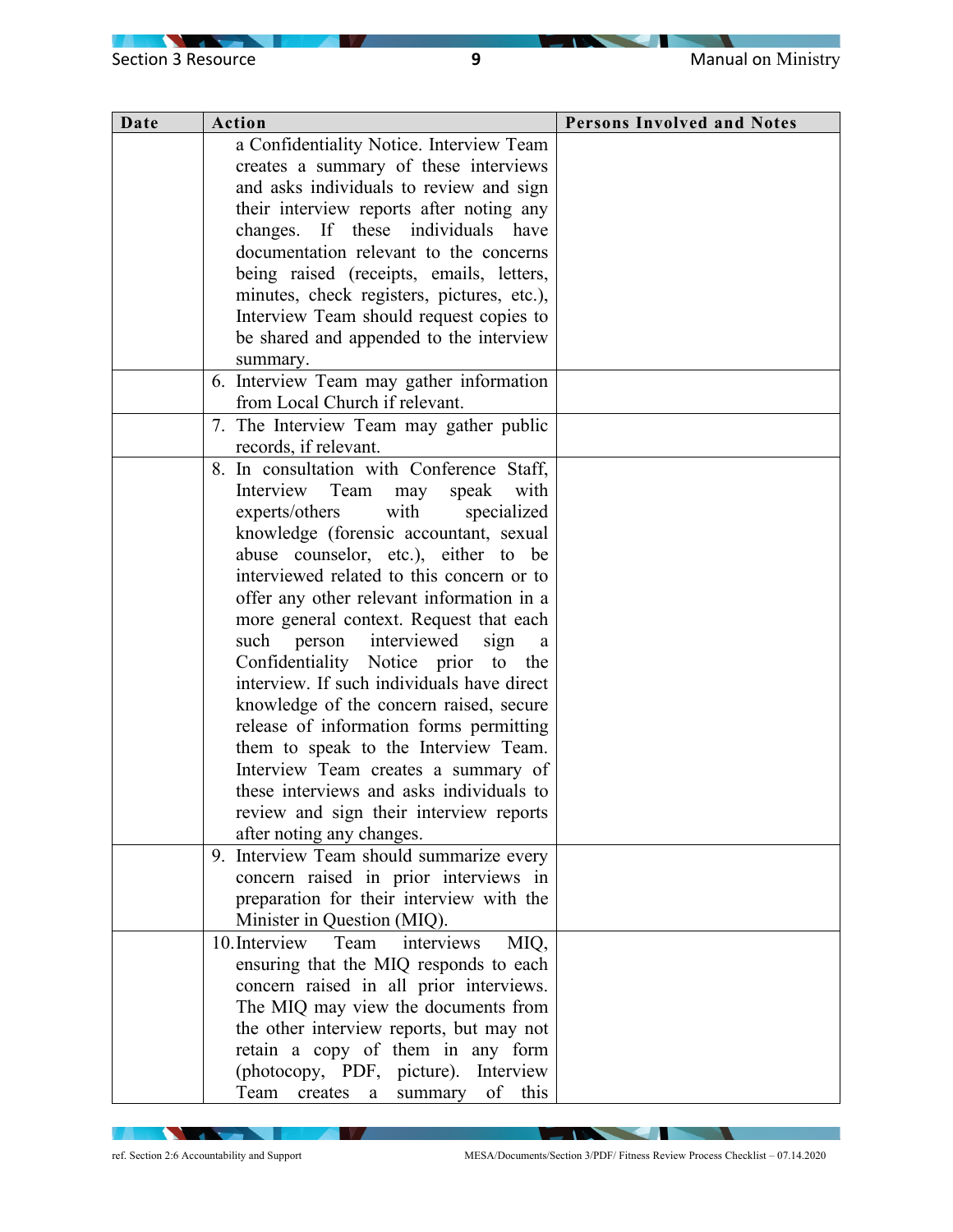| Date | <b>Action</b>                                                                    | <b>Persons Involved and Notes</b> |
|------|----------------------------------------------------------------------------------|-----------------------------------|
|      | interview, returns it to the MIQ for                                             |                                   |
|      | review and requires the MIQ to sign it                                           |                                   |
|      | after making any corrections. The MIQ                                            |                                   |
|      | may not retain a copy of this or any other                                       |                                   |
|      | interview report. If MIQ<br>has<br>documentation relevant to the concerns        |                                   |
|      | being raised (receipts, emails, letters,                                         |                                   |
|      | minutes, check registers, pictures, etc.),                                       |                                   |
|      | Interview Team should request copies to                                          |                                   |
|      | be shared and appended to the interview                                          |                                   |
|      | summary. Interview Team reminds the                                              |                                   |
|      | MIQ that the Confidentiality Notice is                                           |                                   |
|      | still in effect.                                                                 |                                   |
|      |                                                                                  |                                   |
|      | <b>COMMITTEE ON MINISTRY</b>                                                     |                                   |
|      |                                                                                  |                                   |
|      | <b>DELIBERATION</b>                                                              |                                   |
|      | 1. Interview Team provides COM with                                              |                                   |
|      | summaries of interviews of Person Raising                                        |                                   |
|      | the Question, Minister in Question, others.                                      |                                   |
|      | 2. COM meets with Interview Team to                                              |                                   |
|      | review documents and ask questions.<br>3. After all information is reviewed, COM |                                   |
|      | develops plan to meet with persons                                               |                                   |
|      | involved.                                                                        |                                   |
|      | 4. Conference Staff & COM Chair prepare                                          |                                   |
|      | concise summary of questions being raised                                        |                                   |
|      | in Fitness Review. Consult Manual on                                             |                                   |
|      | Ministry Section 2:6 "Accountability and                                         |                                   |
|      | Support," Section 3 Resource "Sample                                             |                                   |
|      | Agenda: Fitness Review Adjudication                                              |                                   |
|      | Meeting,"<br>other<br>and<br>any<br>Conference/Association policies in creation  |                                   |
|      | of agenda for the meeting.                                                       |                                   |
|      | 5. Create an agenda for this meeting, taking                                     |                                   |
|      | into consideration the following:                                                |                                   |
|      | Who should speak directly with                                                   |                                   |
|      | COM: MIQ? PRQ? Others?                                                           |                                   |
|      | $\blacktriangleright$ What questions does the COM have                           |                                   |
|      | for these individuals?                                                           |                                   |
|      | How much time should the COM                                                     |                                   |
|      | devote to each person meeting with<br>the COM?                                   |                                   |
|      | 6. COM chair shares written agenda with                                          |                                   |
|      | COM, PRQ & MIQ at least 1 week prior to                                          |                                   |
|      |                                                                                  |                                   |

ref. Section 2:6 Accountability and Support MESA/Documents/Section 3/PDF/ Fitness Review Process Checklist – 07.14.2020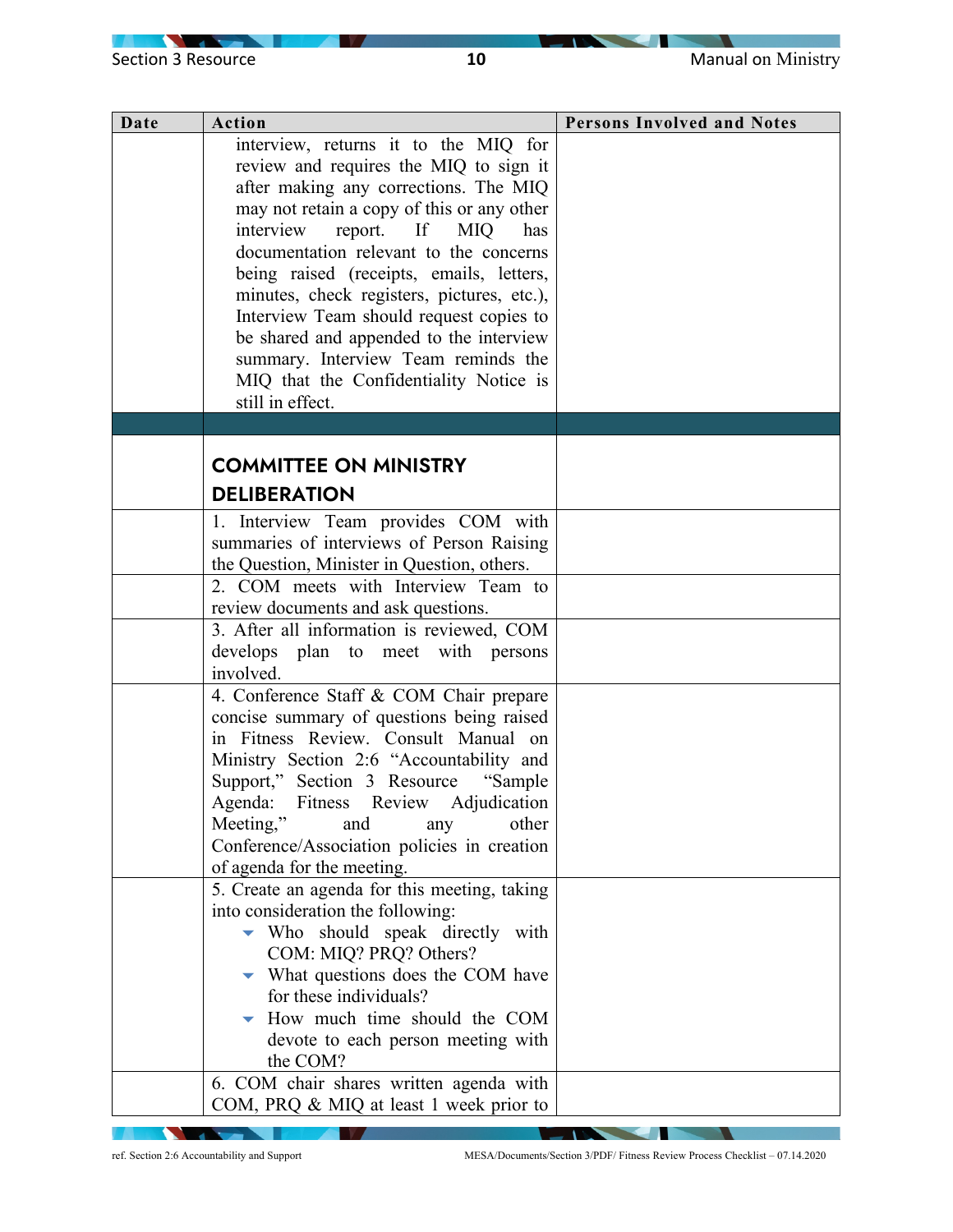| Date | Action                                                | <b>Persons Involved and Notes</b> |
|------|-------------------------------------------------------|-----------------------------------|
|      | the meeting. Recommend sending<br>via                 |                                   |
|      | certified letter to MIQ.                              |                                   |
|      | 7. Reiterate no involvement of attorneys at           |                                   |
|      | ecclesiastical proceedings. The MIQ may               |                                   |
|      | have the assigned Process Guide present or            |                                   |
|      | another person who is there for support,              |                                   |
|      | without voice. That other person must be              |                                   |
|      | approved by the COM in advance and must               |                                   |
|      | agree to the confidentiality of the process.          |                                   |
|      | 8. Conduct meeting in accordance with                 |                                   |
|      | policies and procedures, as outlined in the           |                                   |
|      | prepared agenda.                                      |                                   |
|      | 9. COM considers all information and                  |                                   |
|      | determines:                                           |                                   |
|      | $\blacktriangleright$ Were specific concerns found to |                                   |
|      | have merit, and what is the rationale                 |                                   |
|      | for this decision?                                    |                                   |
|      | Did other concerns arise in the                       |                                   |
|      | course of the Fitness Review and                      |                                   |
|      | were they found to have merit?                        |                                   |
|      | Is the Minister in Question currently<br>▼            |                                   |
|      | fit for ministry in and on behalf of                  |                                   |
|      | the UCC?                                              |                                   |
|      |                                                       |                                   |
|      | <b>OUTCOMES AND ALTERNATE</b>                         |                                   |
|      | <b>OUTCOMES</b>                                       |                                   |
|      |                                                       |                                   |
|      | is discerned to<br>1. What outcome<br>be              |                                   |
|      | appropriate?                                          |                                   |
|      | • Affirmation of Standing                             |                                   |
|      | • Admonishment                                        |                                   |
|      | · Conditional Affirmation of Standing                 |                                   |
|      | with Program of Growth                                |                                   |
|      | • Censure of Standing with Program of                 |                                   |
|      | Growth                                                |                                   |
|      | · Suspension of Standing with Program                 |                                   |
|      | of Growth                                             |                                   |
|      | • Termination of Standing                             |                                   |
|      | Please note: Fitness Reviews may conclude             |                                   |
|      | in two other ways: Referral to a Situational          |                                   |
|      | Support Consultation or Resignation of                |                                   |
|      | Standing. See Section 2:6 "Accountability             |                                   |
|      | and Support for more information on the               |                                   |
|      | Situational Support Consultation, and see             |                                   |

**NATION** 

**IV** 

ref. Section 2:6 Accountability and Support MESA/Documents/Section 3/PDF/ Fitness Review Process Checklist – 07.14.2020

N

**The Communication of the Communication** 

V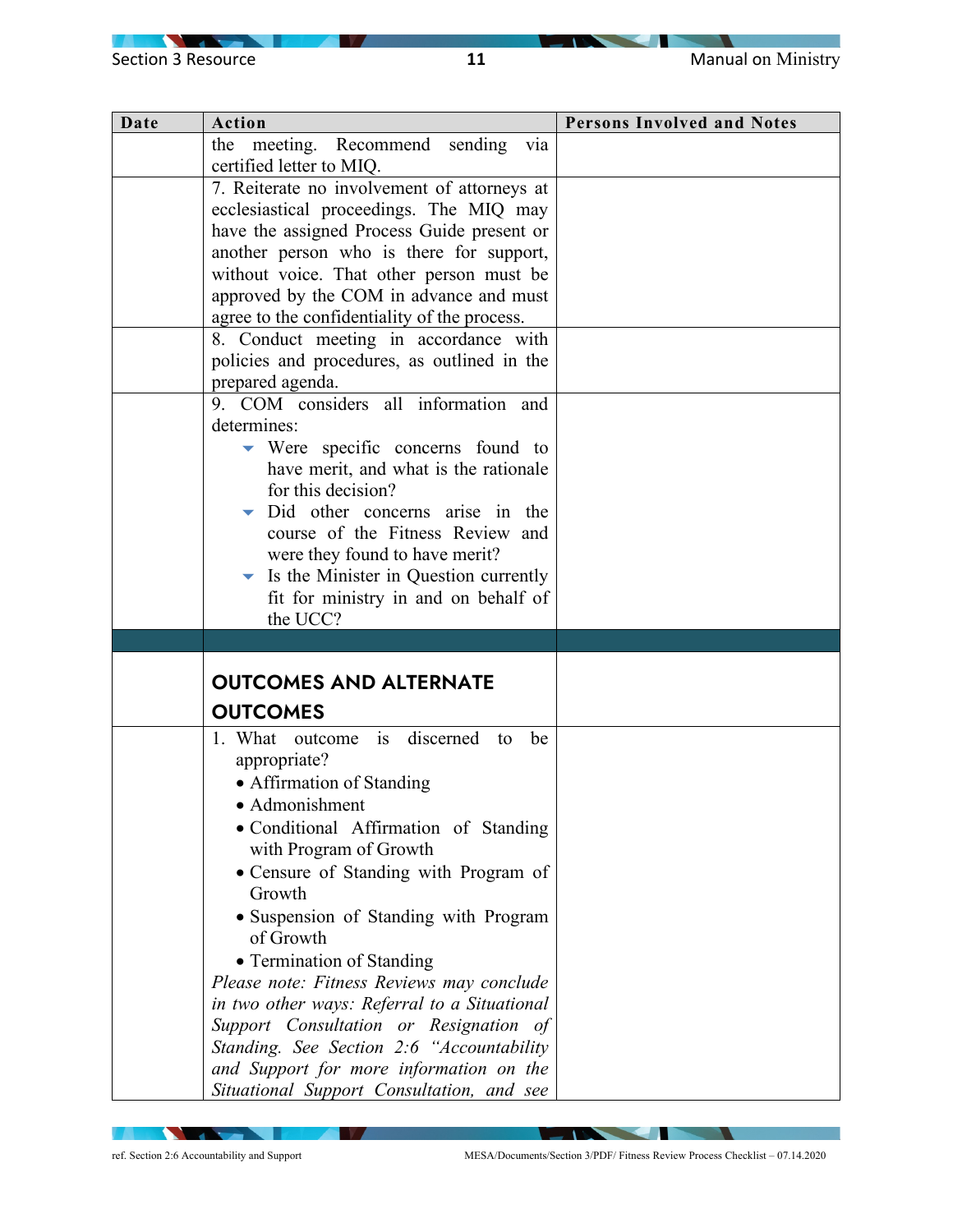| Date | Action                                      | <b>Persons Involved and Notes</b> |
|------|---------------------------------------------|-----------------------------------|
|      | below for information about Resignation of  |                                   |
|      | Standing following the COM's deliberation.  |                                   |
|      | Please also note: Censure, Suspension and   |                                   |
|      | Termination will always be disclosed on a   |                                   |
|      | ministerial profile, while a Conditional    |                                   |
|      | Affirmation will need to be disclosed only  |                                   |
|      | while there is a current program of growth. |                                   |
|      | 2. If necessary, COM develops a program     |                                   |
|      | of growth related to the concern(s) and     |                                   |
|      | should<br>This<br>the outcome.<br>include   |                                   |
|      | timelines and benchmarks for the MIQ        |                                   |
|      | and the COM.                                |                                   |
|      |                                             |                                   |
|      |                                             |                                   |
|      | <b>DECISION COMMUNICATED</b>                |                                   |
|      | 1. COM creates letters for Minister in      |                                   |
|      | Question and ministry setting that          |                                   |
|      | outlines the decision, the program of       |                                   |
|      | growth (if any), and other relevant         |                                   |
|      | information.                                |                                   |
|      | 2. COM representatives meet with MIQ to     |                                   |
|      | communicate and interpret decision,         |                                   |
|      | including any program of growth. COM        |                                   |
|      | rep should also share any information       |                                   |
|      | appeal process. Written<br>about the        |                                   |
|      | document outlining program of growth        |                                   |
|      | and other conditions is signed by MIQ       |                                   |
|      | and COM Chair. MIQ retains a copy of        |                                   |
|      | this information, as does the COM.          |                                   |
|      | 3. COM representative meets with PRQ to     |                                   |
|      | communicate and interpret the decision      |                                   |
|      | and answer any questions. This may also     |                                   |
|      | be conveyed in written form.                |                                   |
|      | 4. COM representative, in partnership with  |                                   |
|      | Conference Staff and the Process Guide      |                                   |
|      | for the ministry setting, meets with the    |                                   |
|      | leadership of the ministry setting to       |                                   |
|      | communicate and interpret decision,         |                                   |
|      | describe any program of growth, and to      |                                   |
|      | answer any questions. This meeting          |                                   |
|      | should also help the ministry setting       |                                   |
|      | leadership determine the best way to        |                                   |
|      | share the information about the Fitness     |                                   |
|      | Review outcome with the ministry            |                                   |
|      | setting. The COM representative should      |                                   |

**NATION** 

**IV** 

N

**The Communication of the Communication** 

V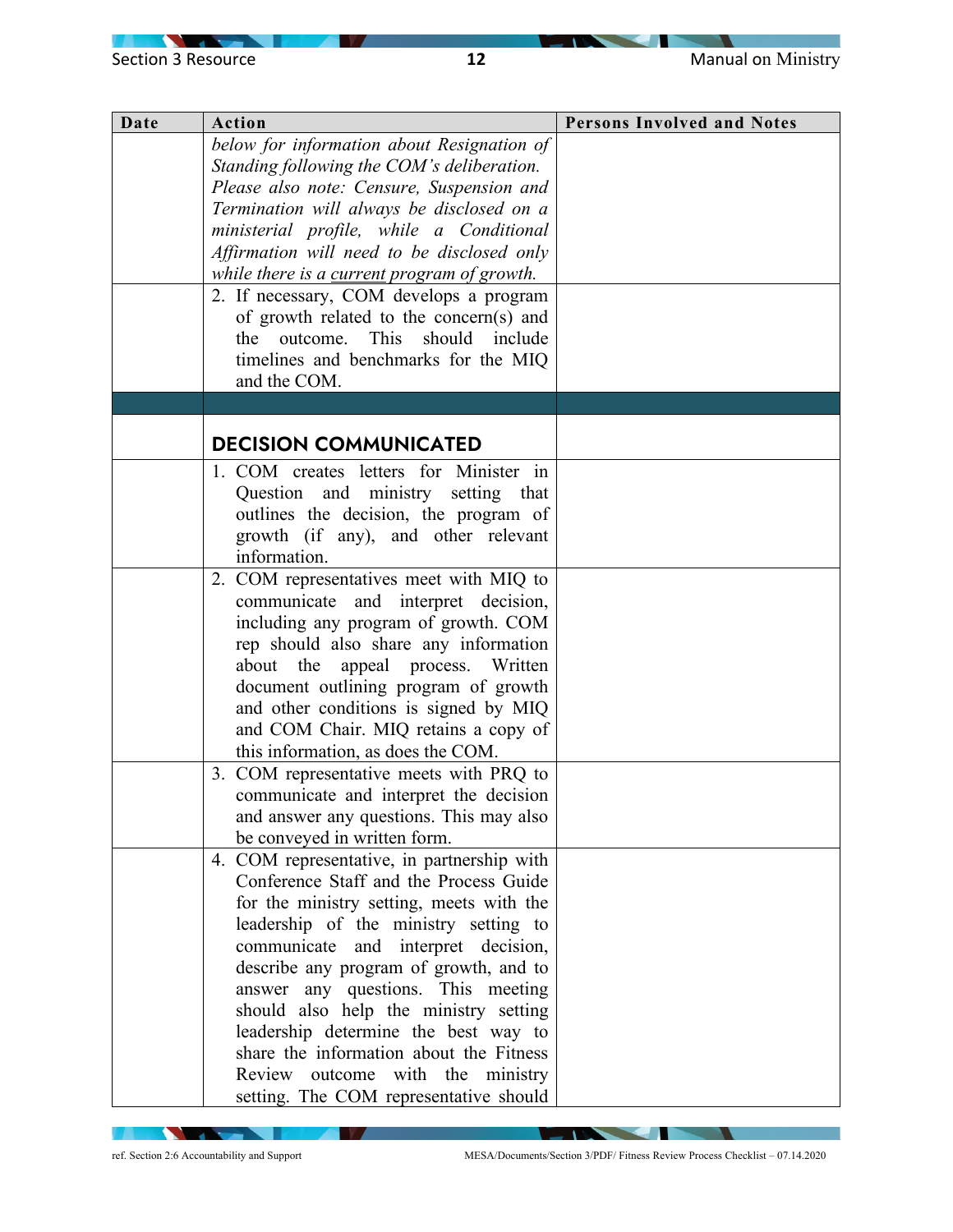| Date | Action                                         | <b>Persons Involved and Notes</b> |
|------|------------------------------------------------|-----------------------------------|
|      | also convey this information in written        |                                   |
|      | form, either prior to or at this meeting.      |                                   |
|      | 5. Conference Staff or COM chair report        |                                   |
|      | outcome to conference office.                  |                                   |
|      | 6. Conference Staff reports outcome to         |                                   |
|      | MESA using the Fitness Review Form.            |                                   |
|      | 7. Conference Staff notifies UCCIB and         |                                   |
|      | conference attorney or Office of General       |                                   |
|      | Counsel of the outcome of this review.         |                                   |
|      | 8. Outcome is shared in the COM Annual         |                                   |
|      | Report, unless a program of growth is          |                                   |
|      | required (if so, the final outcome is          |                                   |
|      | communicated following the completion          |                                   |
|      | of the program of growth, or if the            |                                   |
|      | minister resigns their standing prior to       |                                   |
|      | completion). A copy of all COM minutes         |                                   |
|      | related to this Fitness Review is kept in      |                                   |
|      | the minister's file. All Fitness Review        |                                   |
|      | records are sealed and stored in the           |                                   |
|      | minister's file. COM destroys all other        |                                   |
|      | copies of extraneous notes/documents.          |                                   |
|      |                                                |                                   |
|      | <b>PROGRAMS OF GROWTH</b>                      |                                   |
|      | 1. At designated points during the program     |                                   |
|      | of growth, the COM and the MIQ check           |                                   |
|      | in to touch base on progress towards           |                                   |
|      | completion of that program of growth.          |                                   |
|      | 2. After the COM determines that the MIQ       |                                   |
|      | has completed program of growth, the           |                                   |
|      | <b>MIQ</b><br>comes before the COM<br>for      |                                   |
|      | reaffirmation of fitness. A program of         |                                   |
|      | growth may be extended if necessary.           |                                   |
|      | 3. Once the MIQ's fitness for ministry is      |                                   |
|      | reaffirmed<br>terminated,<br>this<br><b>or</b> |                                   |
|      | information is reported to MESA using          |                                   |
|      | the Fitness Review Form and included in        |                                   |
|      | the MIQ's file. MESA records this              |                                   |
|      | information in the Data Hub. Following         |                                   |
|      | the completion of the growth plan, the         |                                   |
|      | final outcome of the Fitness Review is         |                                   |
|      | reported in the COM Annual Report.             |                                   |
|      |                                                |                                   |
|      |                                                |                                   |
|      | 4. If the MIQ resigns standing following the   |                                   |

**NATION** 

**IV** 

N

**The Communication of the Communication** 

V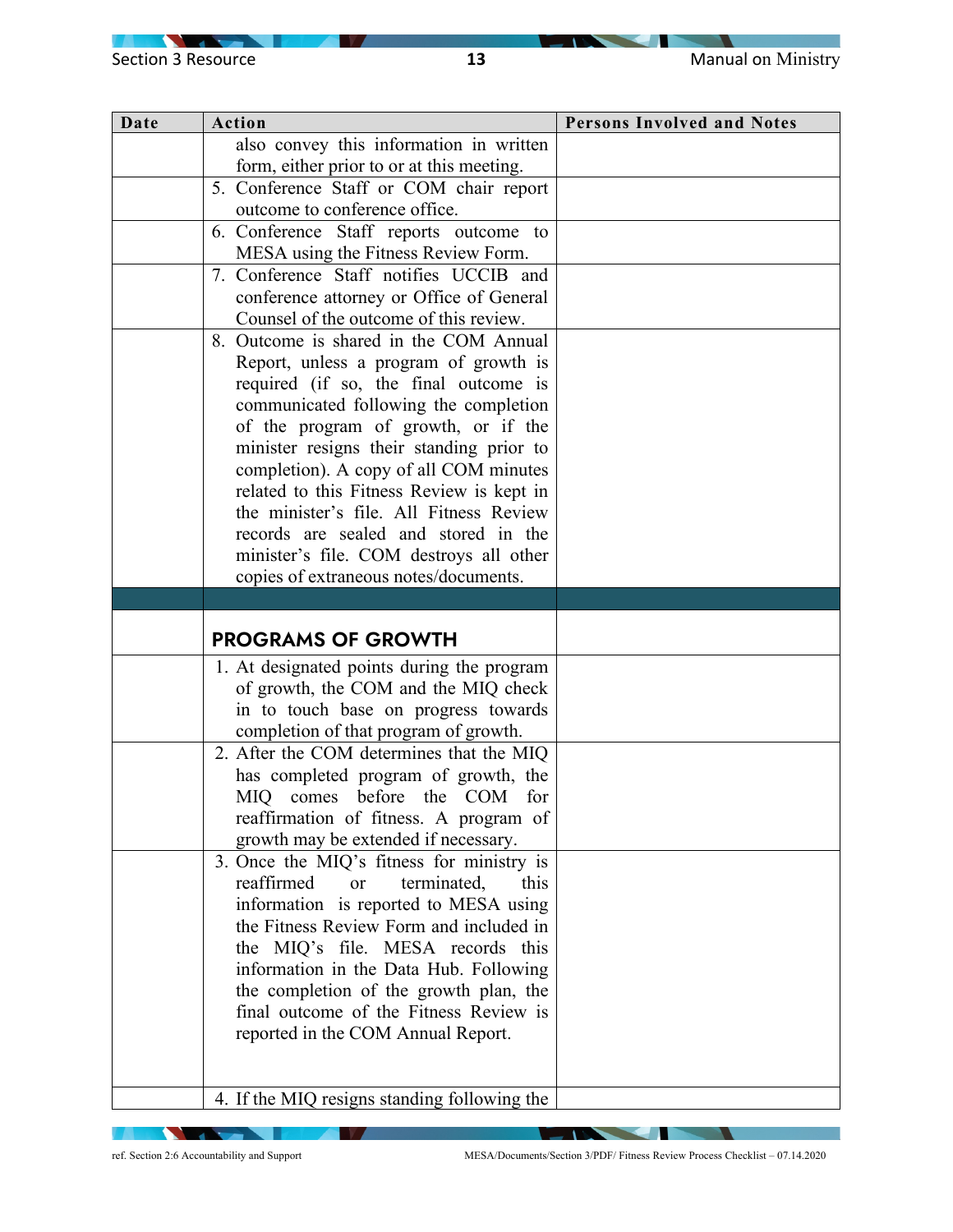| Date | <b>Action</b>                                 | <b>Persons Involved and Notes</b> |
|------|-----------------------------------------------|-----------------------------------|
|      | deliberation and decision of the COM          |                                   |
|      | but before the successful completion of a     |                                   |
|      | program of growth, that is noted as a         |                                   |
|      | "final outcome" to MESA, who records          |                                   |
|      | that information in the Data Hub. If the      |                                   |
|      | MIQ later seeks reinstatement<br>of           |                                   |
|      | standing, the MIQ must complete the           |                                   |
|      | program of growth to the COM's                |                                   |
|      | satisfaction prior to consideration of        |                                   |
|      | reinstatement of standing.                    |                                   |
|      |                                               |                                   |
|      |                                               |                                   |
|      | <b>FITNESS REVIEW APPEALS</b>                 |                                   |
|      | 1. Only MIQ may appeal the decision, in       |                                   |
|      | accordance with Association policies          |                                   |
|      | governing Fitness Review appeals.             |                                   |
|      | The Association governing body (or<br>2.      |                                   |
|      | other appeal body as outlined in              |                                   |
|      | Association by-laws or policies) reviews      |                                   |
|      | the process of the Fitness Review.            |                                   |
|      | Appeals may only consider the process,        |                                   |
|      | not the facts of the situation.               |                                   |
|      | 3. Association governing body votes to        |                                   |
|      | either:                                       |                                   |
|      | a) Affirm the Fitness Review process          |                                   |
|      | and endorse the outcome reached by            |                                   |
|      | the COM, thereby denying the                  |                                   |
|      | appeal; or                                    |                                   |
|      | $b)$ If<br>significant procedural<br>a        |                                   |
|      | irregularity is found<br>have<br>to           |                                   |
|      | occurred, the body determining the            |                                   |
|      | appeal will direct COM to re-conduct          |                                   |
|      | such portion(s) of the Fitness Review         |                                   |
|      | in procedural<br>necessary to be              |                                   |
|      | compliance,<br>and<br>issue<br>to<br>a        |                                   |
|      | determination in consideration of             |                                   |
|      | that revisited procedure.                     |                                   |
|      | Association<br>decision<br>of the<br>4. The   |                                   |
|      | governing body is final.                      |                                   |
|      |                                               |                                   |
|      |                                               |                                   |
|      | <b>REINSTATEMENT OF STANDING</b>              |                                   |
|      | for<br>1. Any requests<br>reinstatement<br>of |                                   |
|      | standing, including of ministers who          |                                   |
|      | have resigned their standing or had it        |                                   |

**NATION** 

**IV** 

ref. Section 2:6 Accountability and Support MESA/Documents/Section 3/PDF/ Fitness Review Process Checklist – 07.14.2020

N

**The Communication of the Communication**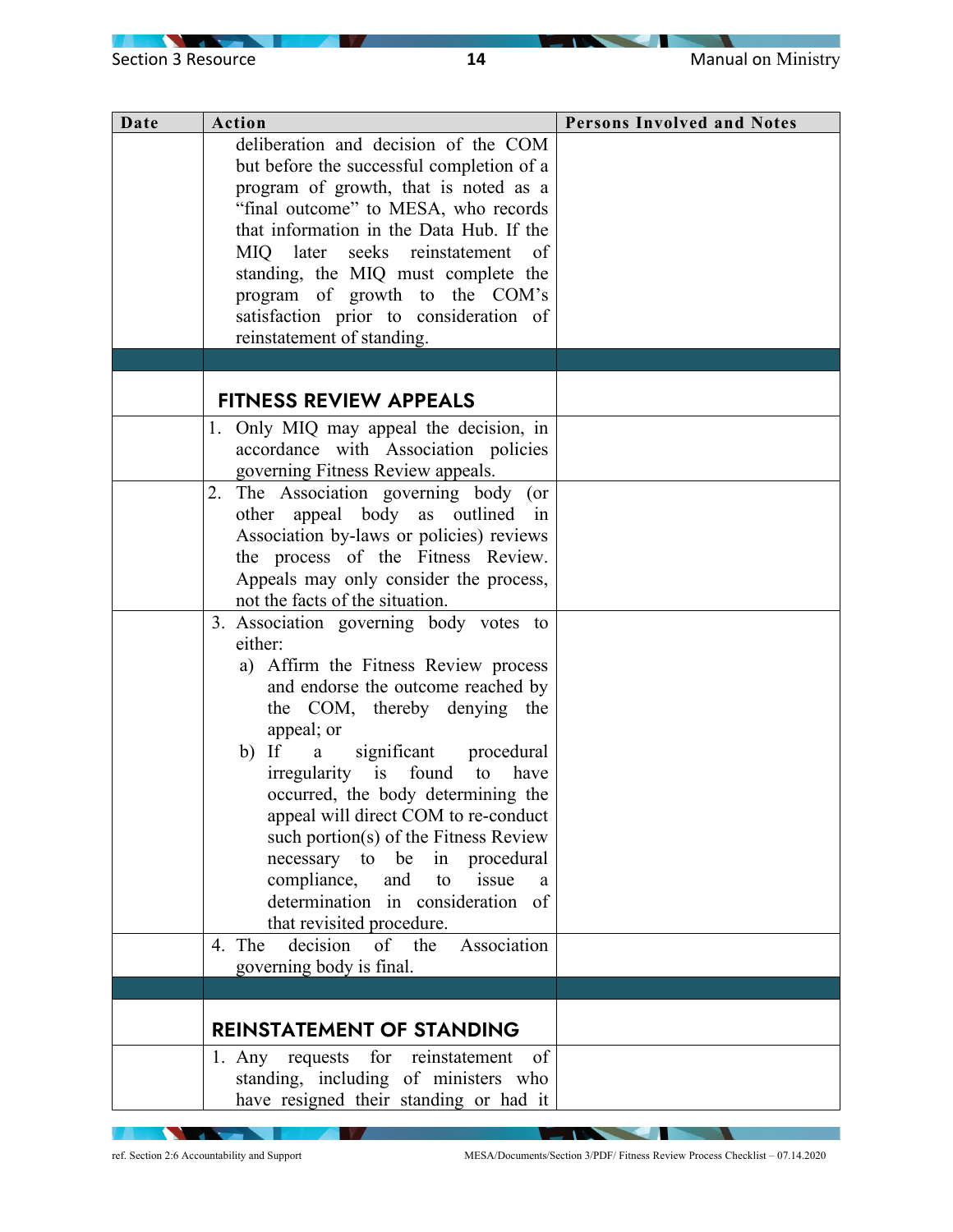| Date | Action                                             | <b>Persons Involved and Notes</b> |
|------|----------------------------------------------------|-----------------------------------|
|      | terminated due to a Fitness Review, must           |                                   |
|      | come before the COM where standing                 |                                   |
|      | was last held.                                     |                                   |
|      | 2. If the Committee on Ministry chooses to         |                                   |
|      | consider the request, it convenes for a            |                                   |
|      | time of discernment and considers the              |                                   |
|      | following:                                         |                                   |
|      | a) the circumstances of the resignation            |                                   |
|      | or termination of standing;                        |                                   |
|      | b) whether and how the person exhibits             |                                   |
|      | the Marks of Faithful and Effective                |                                   |
|      | Authorized Ministers as well as a                  |                                   |
|      | capacity to adhere to the UCC<br>Ministerial Code; |                                   |
|      | c) the perspective of those who may                |                                   |
|      | have been harmed by the person's                   |                                   |
|      | behavior;                                          |                                   |
|      | d) the degree to which responsibility for          |                                   |
|      | previous actions is acknowledged;                  |                                   |
|      | e) any other relevant information.                 |                                   |
|      | 3. If the individual has<br>an unfinished          |                                   |
|      | Review<br>Fitness<br>incomplete<br><b>or</b><br>an |                                   |
|      | program of growth, those processes must            |                                   |
|      | be completed before the reinstatement of           |                                   |
|      | standing can be considered.                        |                                   |
|      | 4. If the individual's standing is reinstated,     |                                   |
|      | the person must fully disclose<br>the              |                                   |
|      | previous termination or resignation of             |                                   |
|      | standing on the UCC Ministerial Profile            |                                   |
|      | in perpetuity.                                     |                                   |

Additional tasks for the Committee on Ministry to consider:

- 1. Thank the members of the Response Team for their service as Process Guides or as part of the Interview Team.
- 2. Many Committees on Ministry find it helpful and healing to debrief the process, sometimes together with the Response Team, following the conclusion of a Fitness Review. The experience may also be processed using prayer or ritual.

×